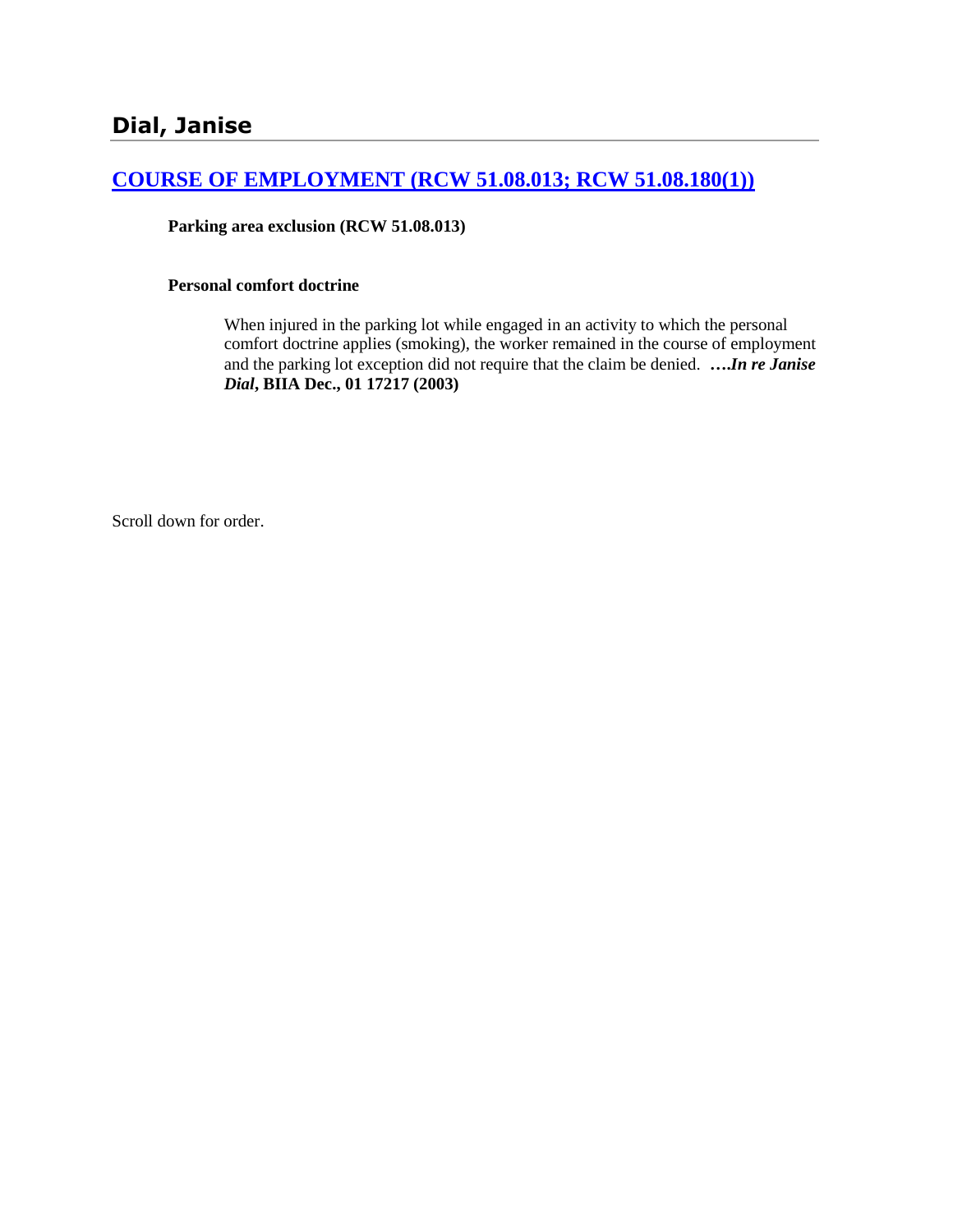# **BEFORE THE BOARD OF INDUSTRIAL INSURANCE APPEALS STATE OF WASHINGTON**

**)**

**IN RE: JANISE A. DIAL ) DOCKET NO. 01 17217**

**CLAIM NO. X-783307 ) DECISION AND ORDER**

APPEARANCES:

Claimant, Janise A. Dial, by Calbom & Schwab, P.S.C., per G. Joe Schwab

Employer, R. F. Taplett Fruit Co., None

| Department of Labor and Industries, by  |
|-----------------------------------------|
| The Office of the Attorney General, per |
| David W. Coe, Assistant                 |

The claimant, Janise A. Dial, filed an appeal with the Department of Labor and Industries on August 30, 2001, from an order of the Department of Labor and Industries dated June 29, 2001. The Department forwarded the appeal to this Board on September 21, 2001. In the June 29, 2001 order, the Department affirmed the provisions of an order dated February 12, 2001, which rejected Ms. Dial's application for industrial insurance benefits on the grounds the injury, for which she sought coverage, occurred in her employer's parking lot, and that RCW 51.08.013 excluded the alleged injury from coverage. **REVERSED AND REMANDED.**

# **DECISION**

Pursuant to RCW 51.52.104 and RCW 51.52.106, this matter is before the Board for review and decision on a timely Petition for Review filed by the Department to a Proposed Decision and Order issued on September 9, 2002, in which the Board reversed the June 29, 2001 order and directed the Department to allow the claim. Our industrial appeals judge determined this claim should be allowed under the personal comfort doctrine. The Department rejected the claim, based on the provisions of RCW 51.08.013. That statute excludes certain claims, resulting from injuries in employee parking lots, that occur when a worker is coming to or going from work. We agree with the decision of our industrial appeals judge to allow the claim. We have granted review to explain why the statutory bar to certain claims stemming from parking lot injuries does not apply to the facts of this case.

1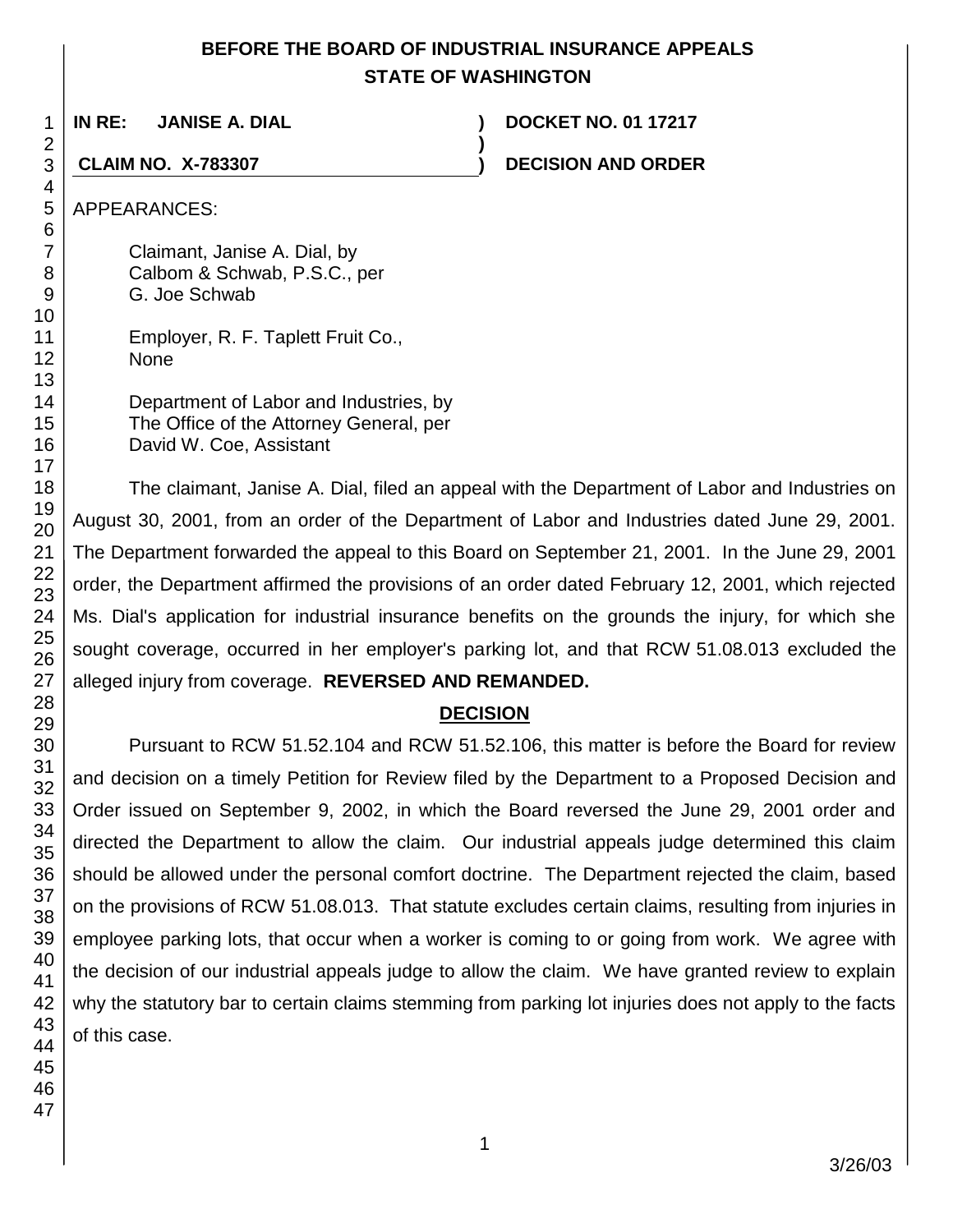On January 8, 2001, Ms. Dial slipped during a morning rest break. She was walking to her car so she could smoke a cigarette. As a result of her fall, she suffered a low back strain. Her employer, R. F. Taplett Fruit Co. (Taplett), neither encouraged nor supported smoking, but limited the locations where employees could smoke on its property. By smoking in her car, Ms. Dial was not furthering any Taplett business interest. She was merely trying to keep warm on a cold winter day. Taplett allowed workers to smoke during rest breaks in their cars in its parking lot.

In these circumstances, we conclude that the application of the personal comfort doctrine determines that Ms. Dial was in the course of her employment when she fell. The personal comfort doctrine includes, within the definition of "course of employment," activities that are incidental, minor deviations from work duties. This doctrine allows coverage for an injury that takes place while an employee is ministering to personal comfort needs, such as eating or drinking. Under this doctrine, an employee who is injured while attending to a basic need is within the course of his or her employment and is, therefore, eligible for industrial insurance benefits. *In re Phillip Carstens, Jr.*, BIIA Dec., 89 0723 (1990); *In re Ken Bezley*, Dckt. Nos. 95 5865 & 95 6356 (January 27, 1997).

The general rule concerning the personal comfort doctrine, as stated by Professor Larson, is as follows:

Employees who, within the time and space limits of their employment, engage in acts which minister to personal comfort do not thereby leave the course of employment, unless the extent of the departure is so great that an intent to abandon the job temporarily may be inferred, or unless, in some jurisdictions, the method chosen is so unusual and unreasonable that the conduct cannot be considered an incident of the employment.

2 A. and L. Larson, *Larson's Workers' Compensation Law* § 21 (2002).

We noted in *Carstens* that under the personal comfort doctrine, activities such as eating, obtaining a drink, smoking, or going to the bathroom are frequently considered to have occurred in the course of employment. *Carstens*, at 13. Practically all jurisdictions that have addressed smoking hold that smoking does not constitute a departure from employment. *Larson's* § 21.04. We believe a person should be considered to be within the personal comfort doctrine when smoking a cigarette if the activity is reasonably incidental to his or her job duties.

We conclude that when Ms. Dial went outside to smoke a cigarette during a paid break, she did not leave the course of her employment because she engaged in a personal comfort that was reasonably incidental to her employment. The employer would not allow her to smoke within its facility. During her break, in order to smoke, she went outside as required and then to her car to

1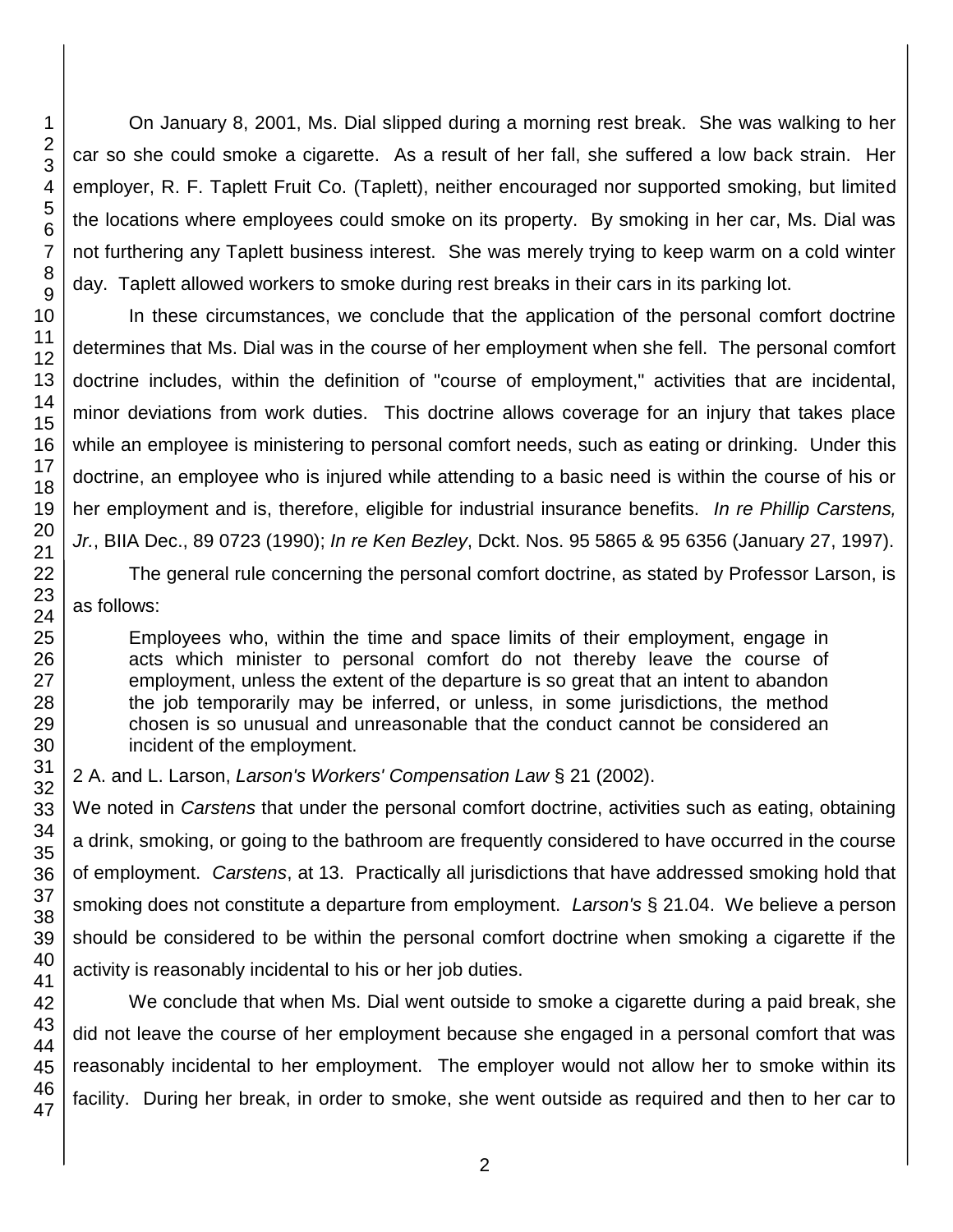keep warm. Nothing in that activity suggests that her departure from her job duties was so great that it evidenced intent to abandon the job. Her activities were within the reasonable time and space limits of her employment. She remained in the course of her employment when she slipped and fell in the parking lot. We wish to be clear, however, that although we find Ms. Dial's injury covered in the circumstances of this case, we do not believe that personal comfort activities a worker engages in during paid break periods, whether on or off the jobsite, **necessarily** requires a finding that the activity is within the course of employment.

The Department, in its Petition for Review, contends that the personal comfort doctrine cannot be used to overcome the statutory bar to coverage contained in RCW 51.08.013, which generally prohibits some claims for injuries stemming from parking lot accidents. Pursuant to the statute, a worker is considered to be in the course of employment when coming to or going from work on the jobsite. A worker is not considered in the course of employment if injured in the parking lot when going to or coming from work because the parking lot is excluded from the definition of the jobsite. RCW 51.08.013(1). The rule should not be applied here, however, because a worker is neither coming to nor going from work if they are within the time and space constraints of the personal comfort doctrine; the course of employment has not been interrupted.

The Department relies on *Bergsma v. Department of Labor & Indus.,* 33 Wn. App. 609 (1983) to support rejection of the claim. That decision covers the issue of an injury during a lunch break; it does not control application of the personal comfort doctrine. Lunch breaks are not the same as personal comfort breaks and are treated differently in statute and case law. The foremost distinction is that, unlike the worker ministering to a personal comfort, a worker is generally not considered to be in the course of employment when on a lunch break. *Tipsword v. Department of Labor & Indus.,* 52 Wn.2d 79 (1958). If not otherwise in the course of employment, a worker may be covered for an injury occurring during a lunch break only because of the statutory provision that covers workers while they are on a lunch break on the employer's jobsite. RCW 51.32.015.

In *Bergsma*, the worker was not covered when on a lunch break because he left the jobsite. He was injured in the parking lot. The employer's parking lot was not considered part of the jobsite pursuant to the provisions of RCW 51.08.013. When injured, Mr. Bergsma was not otherwise in the course of employment, and coverage of the injury was denied. We note, however, that the parking lot exception to the jobsite is not a bar to coverage for all injuries occurring in a parking lot. It only limits coverage for injuries that would otherwise be allowed as part of the "coming and going" rule defined by RCW 51.08.013. *Bergsma*, at 615. Likewise, the parking lot exception does not limit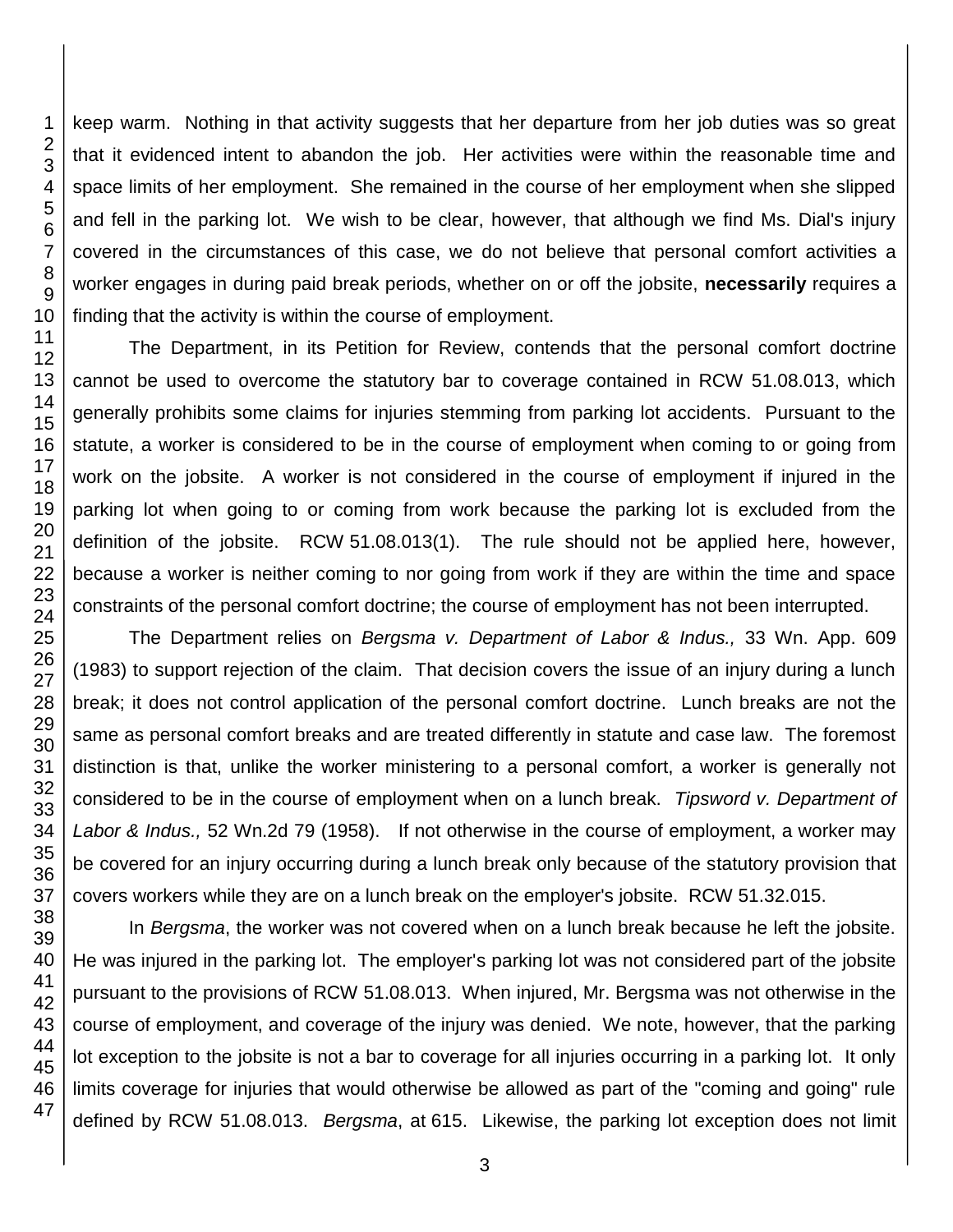coverage for injuries sustained in parking lots that occur while the worker is in the course of employment. *Bolden v. Department of Transportation*, 95 Wn. App. 218 at 221 (1999); *In re Julie Trusley,* BIIA Dec., 93 3124 (1994*); In re Joseph Buchheit,* BIIA Dec., 88 2674 (1989).

Lunchtime travel from the jobsite is classified in the same category as travel before or after work, and is subject to the coming and going rule, with its exception. *Bergsma*, at 616. The worker who takes a lunch break away from the jobsite deviates from the course of employment; the worker merely attending to personal comfort within the time and space limits of their employment does not.

We conclude that Ms. Dial was in the course of her employment when injured because of application of the personal comfort doctrine to the facts of this case. The assertion that the personal comfort doctrine does not apply to accidents occurring in a parking lot is incorrect and would be an unwarranted extension of the parking lot exception to circumstances where a worker is neither coming to nor going from work. Once we determine that the personal comfort doctrine applies, we, by necessity, determine that the worker had not left the course of employment. It follows that the worker is neither coming to nor going from work. If a worker remains in the course of employment it is irrelevant where the injury occurred.

Based on consideration of the Petition for Review and the record in this appeal, we have determined that the Department's June 29, 2001 order rejecting the claim is incorrect and must be reversed and the matter remanded to the Department with direction to allow the claim.

## **FINDINGS OF FACT**

- 1. On January 16, 2001, Janise A. Dial filed an application for benefits with the Department of Labor and Industries, alleging that she had been injured on January 8, 2001, during the course of her employment with the R.F. Taplett Fruit Co. (hereafter Taplett). On February 12, 2001, the Department rejected the claim for benefits, on the grounds that the injury for which she sought coverage occurred in Taplett's parking lot and that RCW 51.08.013 excluded her from obtaining industrial insurance benefits. Ms. Dial protested the order on April 9, 2001, but the Department affirmed the order on June 29, 2001. On August 30, 2001, Ms. Dial filed a protest of the June 29, 2001 order with the Department. On September 21, 2001, the Department forwarded her protest to the Board of Industrial Insurance Appeals as an appeal. On October 3, 2001, the Board issued an order granting the appeal, assigning it Docket No. 01 17217.
- 2. On January 8, 2001, Taplett employed Ms. Dial as a worker in the fruit packing business it operated near Wenatchee, Washington.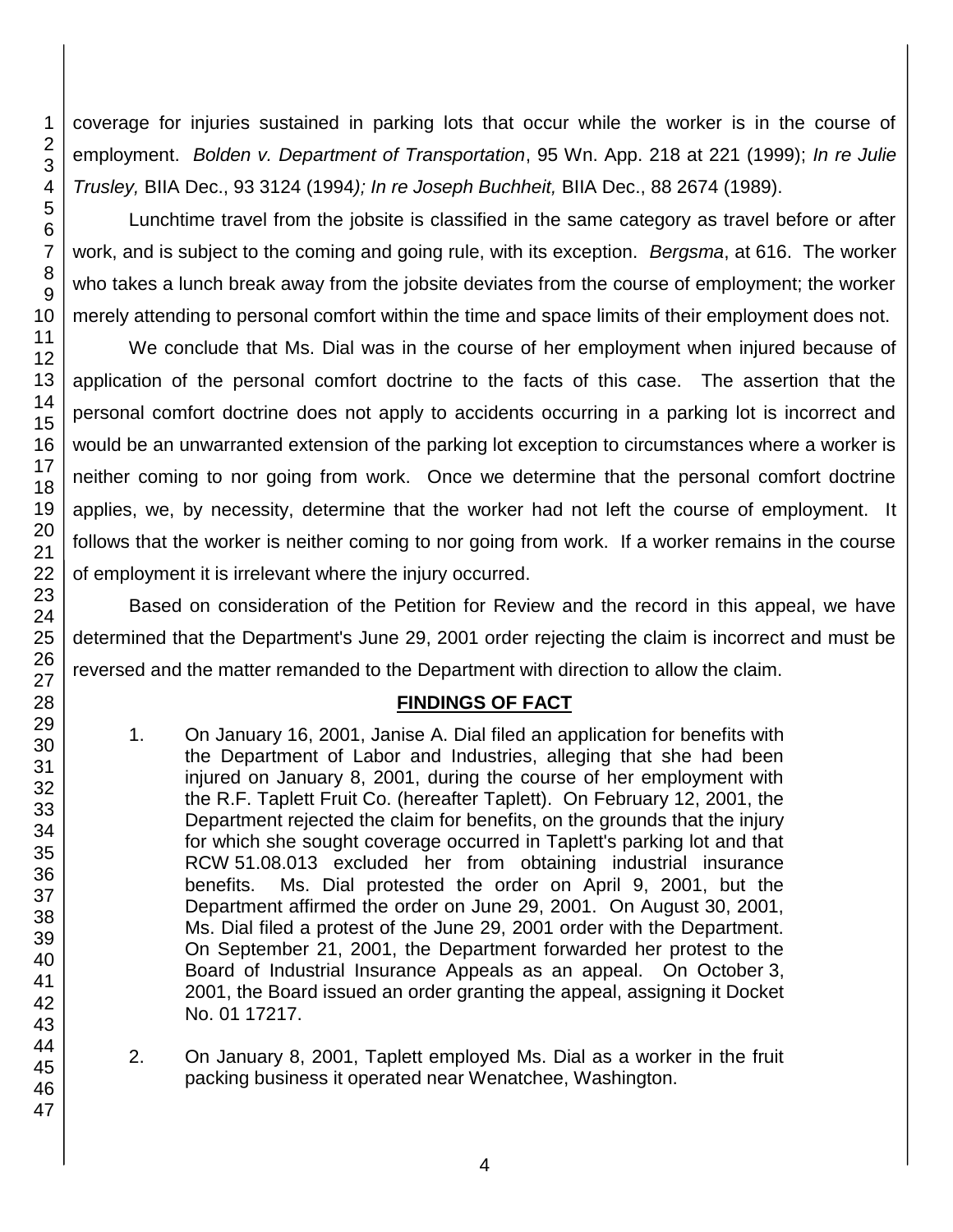- 3. On and before January 8, 2001, Taplett disallowed employees from smoking tobacco in its work building. The company allowed employees to smoke during work breaks at areas that were located outside both the front and back entrances to the building. The building's roof eaves were the only cover over these areas.
- 4. During work breaks, Taplett customarily allowed employees to go to their cars in the employee parking lot in order to rest, smoke, eat, or drink. The employee parking lot was located immediately outside of the back door of Taplett's building.
- 5. On January 8, 2001, Taplett's employee parking lot was covered by snow and ice that had accumulated during the night. The outside temperature during the morning of January 8, 2001, was well below freezing. Ms. Dial felt she would have become uncomfortably cold if she stood outside for the length of time she needed to smoke a cigarette.
- 6. On January 8, 2001, during her morning break, Ms. Dial walked to her car in Taplett's employee parking lot for the sole purpose of smoking a cigarette. During her trip to the car, Ms. Dial slipped on the ice and snow that was in the parking lot. She hurt her low back as she moved suddenly to avoid falling.
- 7. On January 9, 2001, Ms. Dial sought medical treatment for her low back symptoms. She was diagnosed as having strained her back when she slipped in Taplett's parking lot.
- 8. On January 8, 2001, when Ms. Dial slipped in Taplett's parking lot, she was engaged in a personal comfort reasonably incidental to the course of her employment.

# **CONCLUSIONS OF LAW**

- 1. The Board of Industrial Insurance Appeals has jurisdiction over the parties to and the subject matter of this appeal, which was filed within the time limitation allowed by RCW 51.52.060.
- 2. On January 8, 2001, Ms. Dial was in the course of her employment, within the meaning of RCW 51.08.013, when she slipped in the employer's parking lot and injured her low back.
- 3. On January 8, 2001, Ms. Dial suffered an industrial injury within the meaning of RCW 51.08.100.